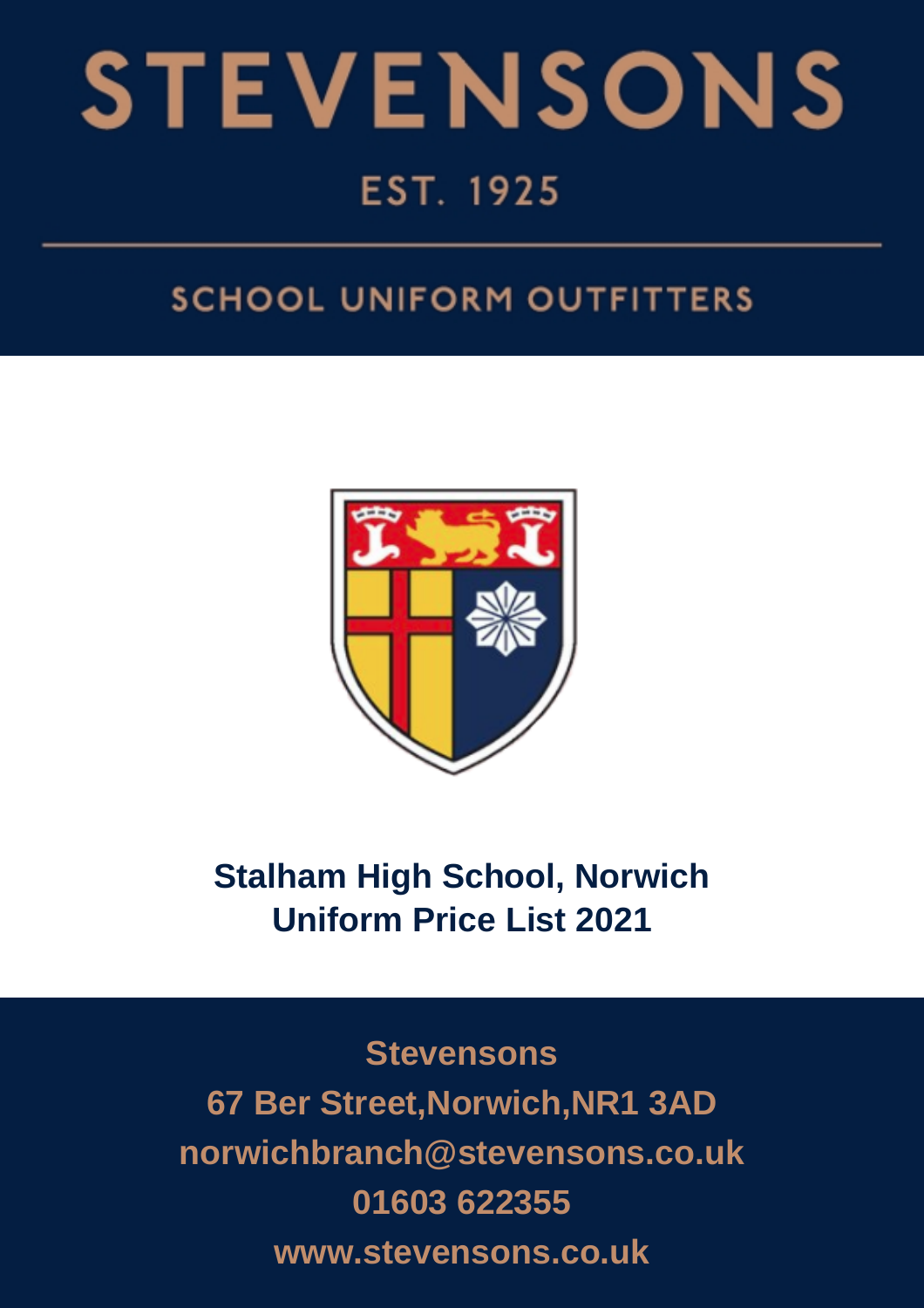

**STEVENSONS** 

## **Senior - Girl**

#### **Schoolwear**

| STALHAM HIGH GIRLS BLAZER (011894) NAVY                                         |                  |  |  |
|---------------------------------------------------------------------------------|------------------|--|--|
| Size(s) 28", 30", 32", 34", 36"                                                 | £35.50           |  |  |
| Size(s) 38", 40", 42"                                                           | £42.50           |  |  |
|                                                                                 |                  |  |  |
| STALHAM HIGH V-NECK JUMPER (011895) BLACK                                       |                  |  |  |
| Size(s) 28", 30"                                                                | £19.25           |  |  |
| Size(s) 32", 34", 36", 38"                                                      | £21.75<br>£29.75 |  |  |
| Size(s) 40", 42"                                                                |                  |  |  |
| BLUE BLOUSES SHORT SLEEVE (000089) BLUE                                         |                  |  |  |
| Size(s) 26", 28", 30", 32", 34"                                                 | £14.00           |  |  |
| Size(s) 36", 38", 40", 42", 44"                                                 | £17.50           |  |  |
|                                                                                 |                  |  |  |
| BLUE BLOUSES LONG SLEEVE (000088) BLUE                                          | £14.00           |  |  |
| Size(s) 26", 28", 30", 32", 34"                                                 |                  |  |  |
| Size(s) 36", 38", 40", 42", 44"                                                 | £17.50           |  |  |
| STALHAM HIGH TIE (011899) BLACK/RED, BLACK/ROYAL, BLACK/WHITE, BLACK/YELLOW     |                  |  |  |
| <b>Size ---</b>                                                                 | £8.00            |  |  |
|                                                                                 |                  |  |  |
| STRAIGHT LEG GIRLS TROUSER BLACK (011422) BLACK                                 | £20.00           |  |  |
|                                                                                 |                  |  |  |
| Size 22" in S,R,L                                                               |                  |  |  |
| Size 24" in S,R,L                                                               | £20.00           |  |  |
| Size 26" in S,R,L                                                               | £20.00           |  |  |
| Size 28" in S,R,L                                                               | £20.00<br>£25.25 |  |  |
| Size 30" in S,R,L                                                               | £25.25           |  |  |
| Size 32" in S,R<br>Size 34" in S,R                                              | £25.25           |  |  |
|                                                                                 |                  |  |  |
| TRUTEX PLEATED GREY SKIRT (004861) GREY                                         |                  |  |  |
| Designed to be worn on the hip - but measure around the waist to find your size | £27.00           |  |  |
| Size 28" 20L                                                                    | £27.00           |  |  |
| Size 30" in 20L,22L                                                             | £27.00           |  |  |
| Size 32" in 20L,22L                                                             | £27.00           |  |  |
| Size 34" in 20L, 22L<br>Size 36" in 20L, 22L                                    | £27.00           |  |  |

£27.00 Size 40" 22L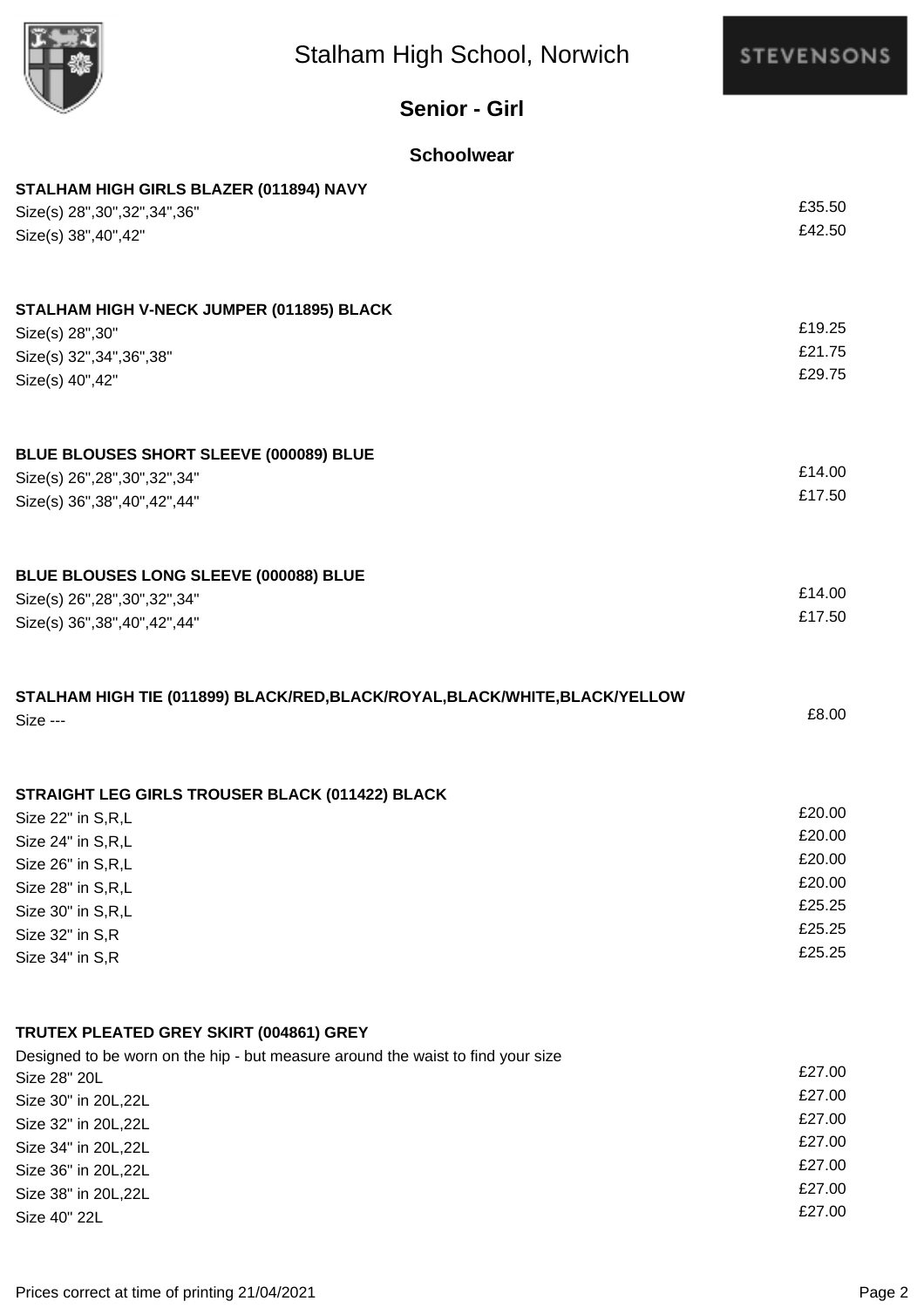

## **STEVENSONS**

## **Senior - Girl**

### **Sportswear**

| STALHAM PE POLO (014410) ROYAL              |        |
|---------------------------------------------|--------|
| Size(s) 26\28,30\32,32\34                   | £14.50 |
| Size(s) 34\36,38\40,42\44                   | £17.00 |
| STALHAM HIGH PE SWEAT (011897) BLACK        |        |
| Size(s) 9\10,11\12,13                       | £12.00 |
| Size(s) S,M,L                               | £16.50 |
| <b>BLACK ELITE PE SHORT (020773) BLACK</b>  |        |
| Size(s) 26/28:LY, 28/30: XLY                | £12.50 |
| Size(s) 30/32:S,32/34:M,36/38:L             | £17.75 |
| STALHAM HIGH TRACK PANTS NEW (023892) BLACK |        |
| Size 12/13 LY                               | £27.00 |
| Size(s) 28/30 XLY, 30/32 S                  | £32.00 |
| <b>BLACK FOOTBALL SOCKS (000685) BLACK</b>  |        |
| Size 3\6                                    | £5.50  |
| Size 7\11                                   | £6.75  |
| Size 12\14                                  | £7.25  |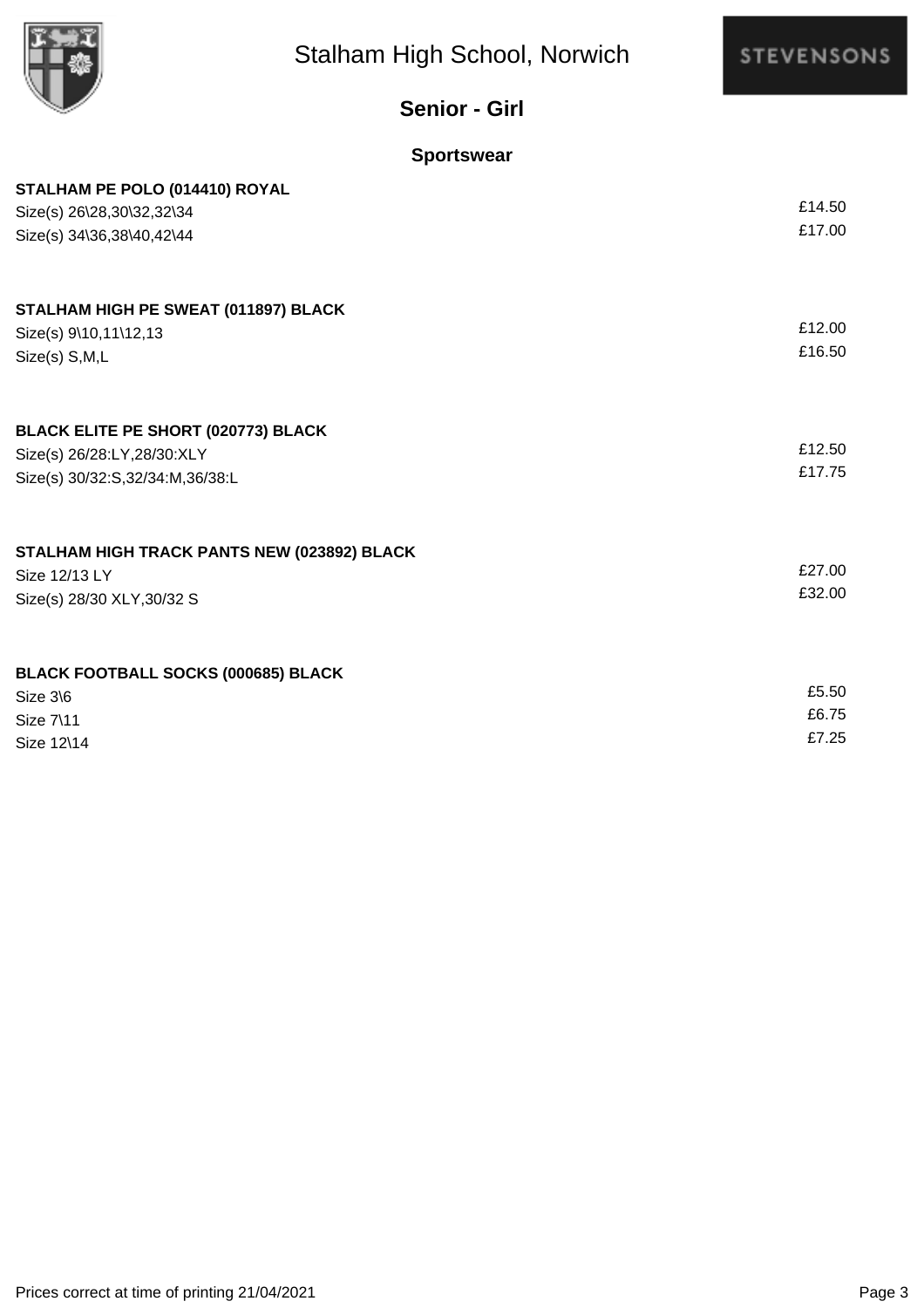

**STEVENSONS** 

|  | <b>Senior - Boy</b> |
|--|---------------------|
|  |                     |

#### **Schoolwear**

| STALHAM HIGH BOYS BLAZER (011893) NAVY                                      |        |
|-----------------------------------------------------------------------------|--------|
| Size(s) 28", 30", 32", 34", 36"                                             | £35.50 |
| Size(s) 38", 40", 42", 44"                                                  | £42.50 |
|                                                                             |        |
| STALHAM HIGH V-NECK JUMPER (011895) BLACK                                   |        |
| Size(s) 28", 30"                                                            | £19.25 |
| Size(s) 32", 34", 36", 38"                                                  | £21.75 |
| Size(s) 40", 42"                                                            | £29.75 |
| BLUE SHIRTS LONG SLEEVE (000091) BLUE                                       |        |
| Twin pack                                                                   |        |
| Size(s) 13,131/2,14                                                         | £14.00 |
| Size(s) 141/2, 15, 151/2, 16, 161/2, 17                                     | £17.50 |
|                                                                             |        |
| BLUE SHIRTS SHORT SLEEVE (000094) BLUE                                      |        |
| Twin pack                                                                   | £14.00 |
| Size(s) 13,131/2,14                                                         | £17.50 |
| Size(s) 141/2, 15, 151/2, 16, 161/2, 17                                     |        |
| STALHAM HIGH TIE (011899) BLACK/RED, BLACK/ROYAL, BLACK/WHITE, BLACK/YELLOW |        |
| Size ---                                                                    | £8.00  |
|                                                                             |        |
| <b>BOYS BLACK SNR TROUSERS (000128) BLACK</b>                               |        |
| S-Short, R-Regular, L-Long, XL-Extra Long.                                  | £18.50 |
| Size 25 R                                                                   | £18.50 |
| Size 26 in R,L                                                              | £18.50 |
| Size 27 in S,R,L                                                            | £18.50 |
| Size 28 in S,R,L                                                            | £21.50 |
| Size 29 in S,R,L                                                            | £21.50 |
| Size 30 in S,R,L                                                            | £22.00 |
| Size 31 in S,R,L                                                            | £22.00 |
| Size 32 in S,R,L                                                            | £22.00 |
| Size 34 in S,R,L                                                            | £22.00 |
| Size 36 in R,L                                                              | £22.00 |
| Size 38 in R,L                                                              | £22.00 |
| Size 40 in R,L                                                              |        |